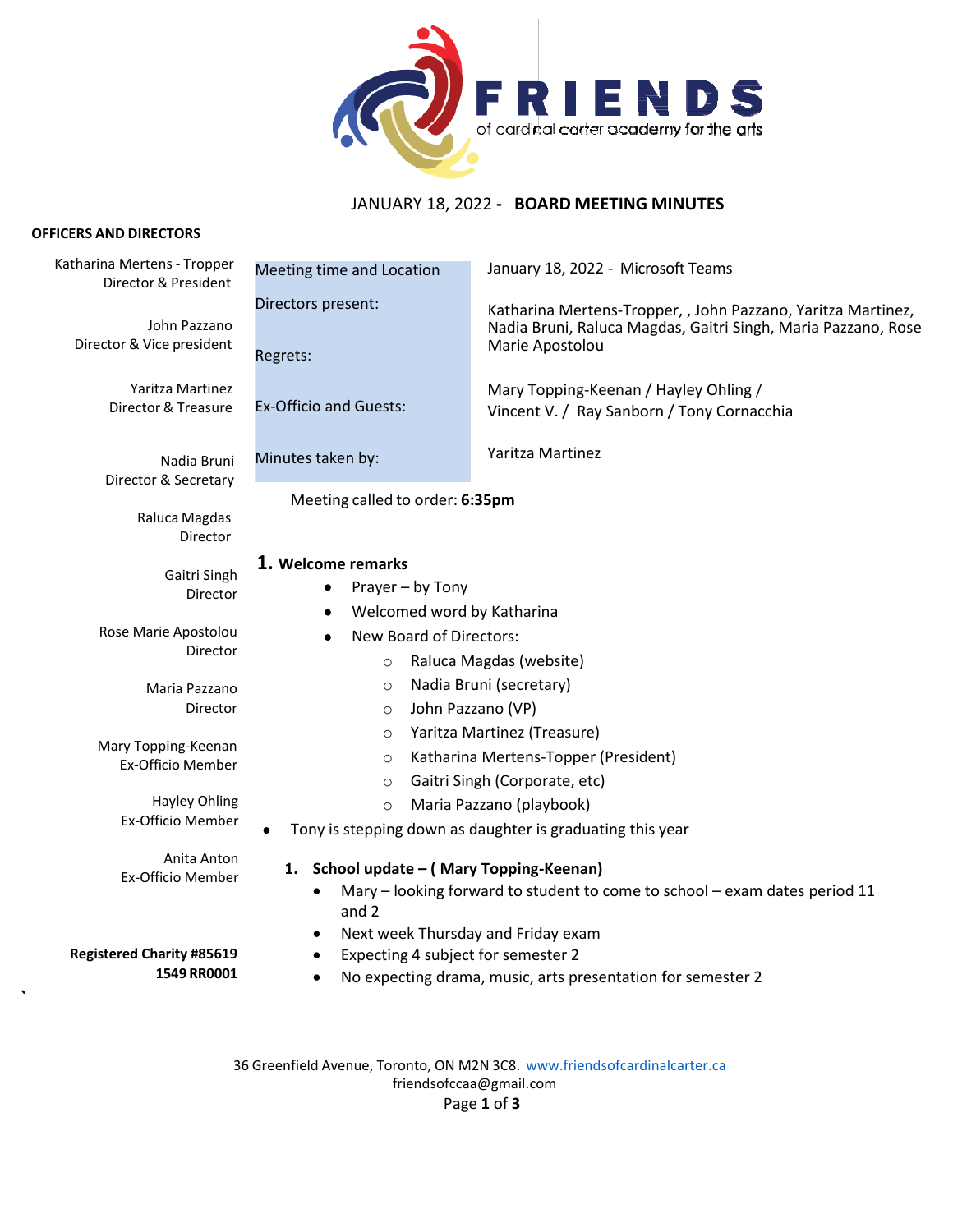

## **2. Treasurer Update (John)**

- Balance 15,514.03
- 3 transactions
- New balance 16,295.03
- Need to forward funds to school. Working with Dorothy on how to do that, maybe it could be done electronically
- Haily good relationship with Epson to obtain equipment
- john with supply chain issue price will not come down
- john we will forward the funds to Dorothy and the funds are allocated
- mary she email the president on that to see Dorothy to receive the funds and order is based on that.
- They order through the school and not individually
- Katharina same amount will be sent
- Haily perhaps Dorothy can reach out to Haily to discuss the product
- Need to make appt with Yaritza to get bank account
- Tony has to come out John will send email to bank to get appt.
- Do we have to update CRA no
- Do we have to name the staff as part of the board to get that process formalized Katharina – we don't have to vote on that Mary? - No

### **4. Plaque Update (Tony)**

– will provide update next meeting with the new transition members

## **5. Website Update – Raluca Magdas**

- Have not receive minutes for December will update website as soon as provided
- For the plaque will work with john

## **6. Social - Katharina Mertens**

- PayPal account need to register as charity account must do
- Concert digital a lot of people got connected
- Alumni account manager of Facebook account trying to get her to help so we can have more engagement and donations
- Share anything on the instagram and CSPC accounts
- We need more brainstorm on social media. How to get more donations.

## **7. Open Items:**

- Teacher request package – john already talked about it

36 Greenfield Avenue, Toronto, ON M2N 3C8. [www.friendsofcardinalcarter.ca](http://www.friendsofcardinalcarter.ca/) [friendsofccaa@gmail.com](mailto:friendsofccaa@gmail.com) Page **2** of **3**